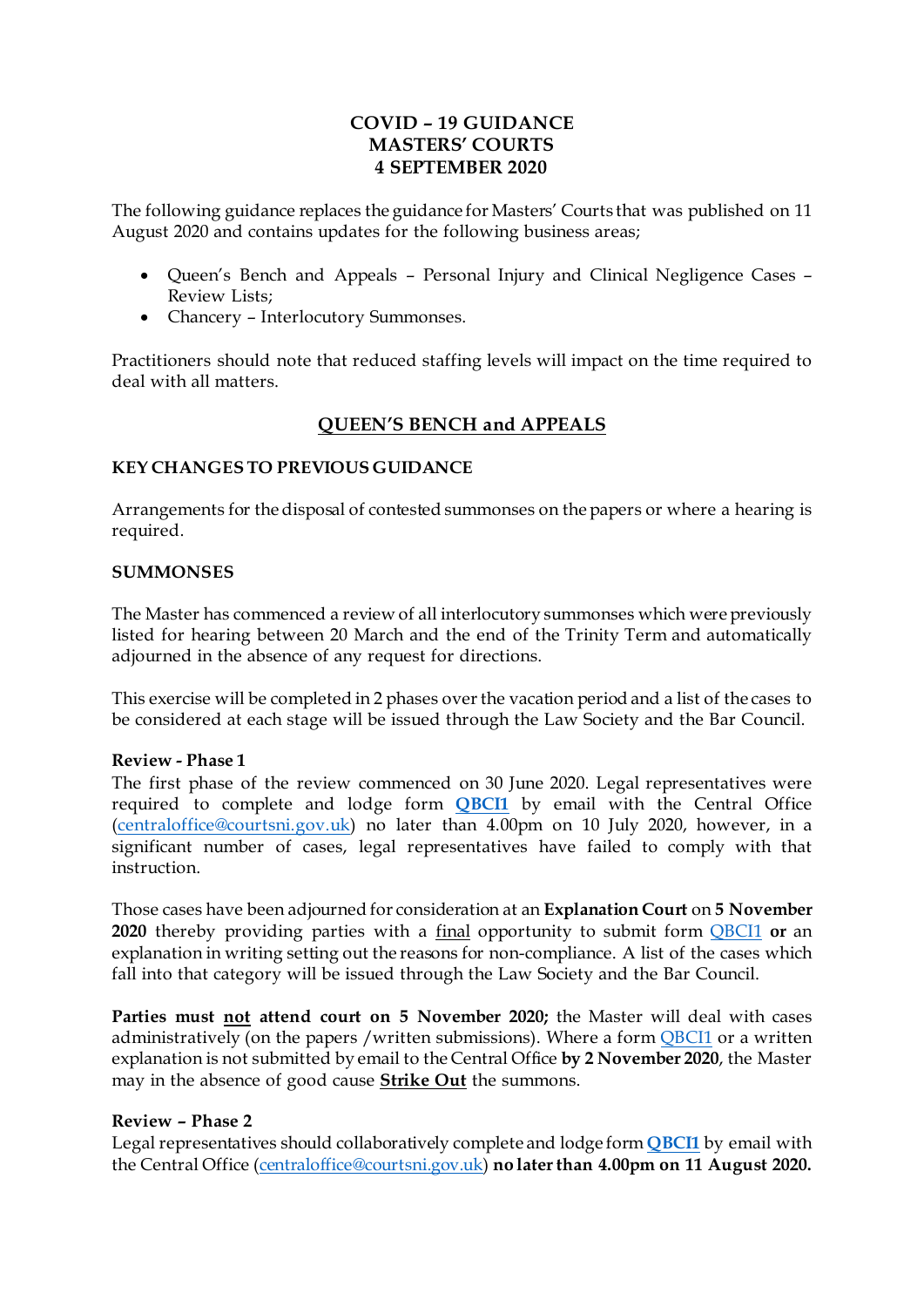The subject line of your email should state **"QBD Master's Interlocutory Summons Review - Phase 2".** Where a party is not represented or is a litigant in person, they will be contacted directly by the Court Office and asked to complete and return form [LIPCI1](https://judiciaryni.uk/sites/judiciary/files/media-files/FORM%20LIPCI1%20LIP%20%20Unrepresented%20Parties%20Business%20Continuity%20Covid%2019%20V3.0%20Issued%2011.5.20.DOC) to the Central Office.

### **Completion and return of forms**

For the purpose of this exercise a form **must** be completed in all cases which appear on the list provided (Review – Phase 2) and returned within the prescribed timeline. Where a form is not submitted, the case will be listed before the **Explanation Court on 5 November 2020 for non – compliance**. Where only one party responds, the Master may proceed on the basis of that party's proposals.

#### **NEW BUSINESS**

New interlocutory summonses will be permitted to issue with effect from **27 July 2020** with summonses allocated first return dates to Friday Summons courts commencing 11 September 2020. The court will deal with new summonses administratively (on the papers/written submissions) therefore parties **must not** attend court on the date which appears on the summons.

Parties should collaboratively (where possible) complete and file form **QBCI2** together with an agreed order or where there is a difference of opinion between the parties as regards what directions should issue, the parties, if they agree, should file brief written submissions indicating their respective positions. This information must be lodged by email with the Central Office [\(centraloffice@courtsni.gov.uk](mailto:centraloffice@courtsni.gov.uk)) **at least 5 days** before the court date. The subject line of your email should state **"QBD Master's Summons Court (Administrative) – on (***insert court date)***"**

If the defendant is not legally represented, the party issuing the summons will be responsible for providing a copy of this guidance with the summons.

Where a Form QBCl2 containing the requisite information is not provided by the due date, the summons may be **Struck Out**.

#### **Adjournments**

Requests for adjournments if agreed, will be dealt with administratively by the court office and adjourned to a future Friday Summons Court, unless a hearing date has been fixed.

#### **Urgent Business**

The Masters will continue to expedite the listing of urgent business where genuine urgency is demonstrated.

#### **CONTESTED SUMMONSES**

#### **Disposal of Contested Summonses – On the Papers**

Subject to consideration of any objection by the parties, the Masters will continue to deal with straightforward contested summonses for such relief as discovery, remittal and removal, compelling replies and similar applications, on the papers. They will also, in appropriate cases, at the request of or with the agreement of the parties, deal with all or part of more complex summonses on the papers. The directions as to the filing of electronic bundles will apply to such summonses.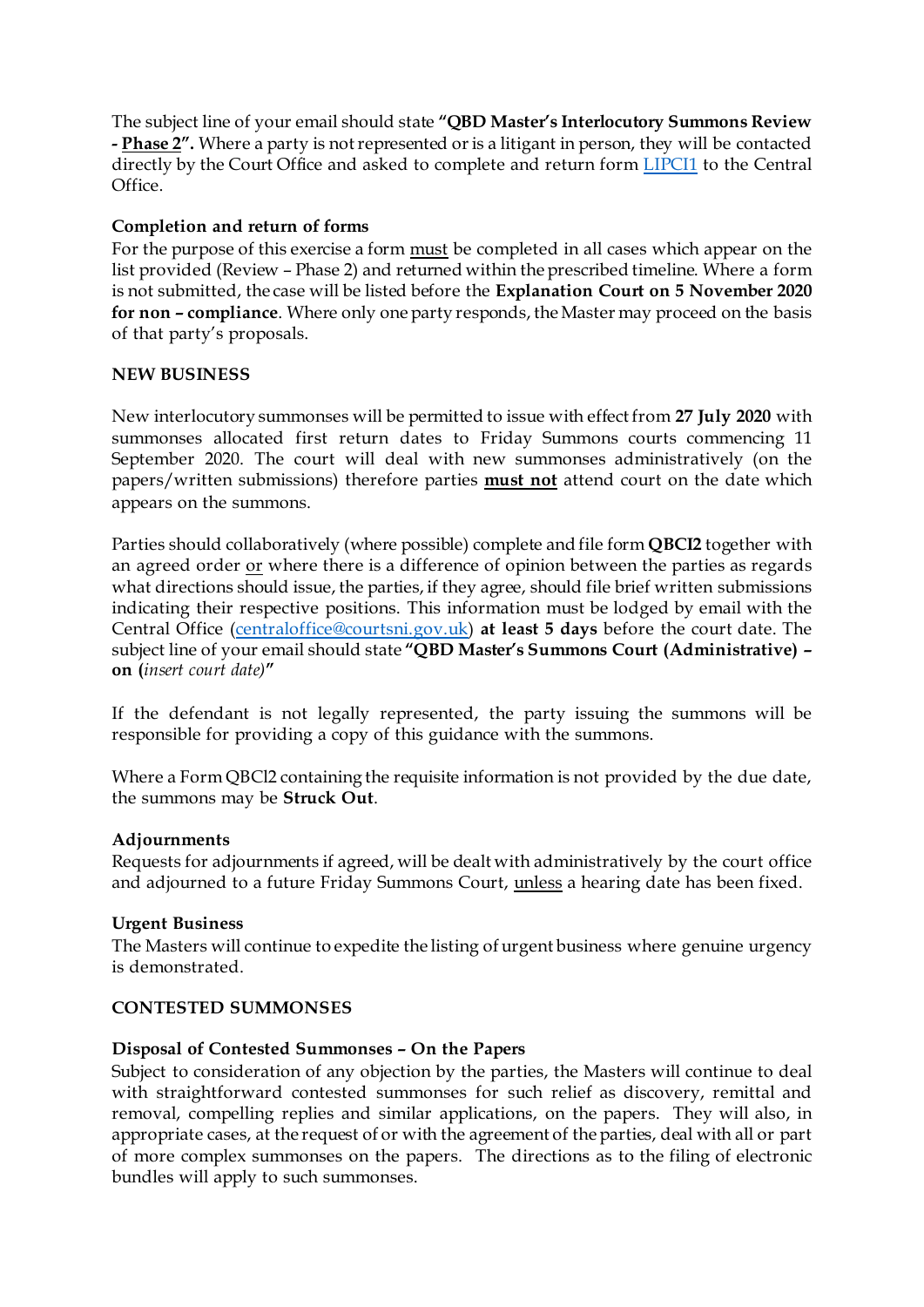In the more complex summonses, bundles must include detailed written submissions together with bundles of authorities (subject to any direction by the Master as to the filing of hard copy bundles).

In the more straightforward summonses, the parties may file short written submissions (authorities will generally not be required) and in the case of remittal or removal applications, may file agreed summaries of the medical evidence in lieu of the full medical and other reports. For the purpose of taxation of costs, summonses dealt with on the papers which include counsels' written submissions will be certified for counsel.

#### **Disposal of Contested Summonses – Hearing required**

If there is a need for the matter to be resolved by the court, the Master will facilitate a hearing via one of the following options:

- Remote Hearing (using Sightlink or WebEx)
- Live Hearing
- Hybrid Hearing (partly remote /partly live)
- Telephone Conference

Where the Master determines that a contested summons will be dealt with via a remote, live or hybrid hearing, the party who issued the summons will be responsible for providing the court with case management directions and a complete **electronic trial bundle**. The electronic document must be numbered in ascending order throughout. Pagination should begin with the first page of the first document and should be continued throughout the entire series of documents. The index page must be hyperlinked to the pages or documents to which it refers.

Parties should note that any live hearings will be strictly timetabled and capacity within the Masters Chambers and the Masters Courtroom will be restricted to ensure compliance with social distancing requirements and PHA advice.

#### **REVIEW LISTS: PERSONAL INJURIES AND CLINICAL NEGLIGENCE CASES**

Those cases which were previously listed for review (20 March -30 June 2020) and adjourned in the absence of a request by the parties for directions, will be dealt with by the court administratively (on the papers /written submissions).

Parties should collaboratively (where possible) complete and lodge form **QBCI1** by email with the Central Office (centraloffice@courtsni.gov.uk) on or before **30 September 2020** setting out agreed directions or, if there is a dispute, their respective proposals. The subject line of your email should state **"QBD Master's Review List (Administrative) – Trinity Term".** Where a party is not represented or is a litigant in person, they will be contacted directly by the Court Office and asked to complete and return form **LIPCI1** to the Central Office.

Where a Form QBCI1 is not returned by 30 September, the case will be listed at an E**xplanation Court** for non-compliance in the week commencing **2 November 2020**. Where there is a response by one party only, the Master may proceed to issue directions on the basis of that party's proposals only.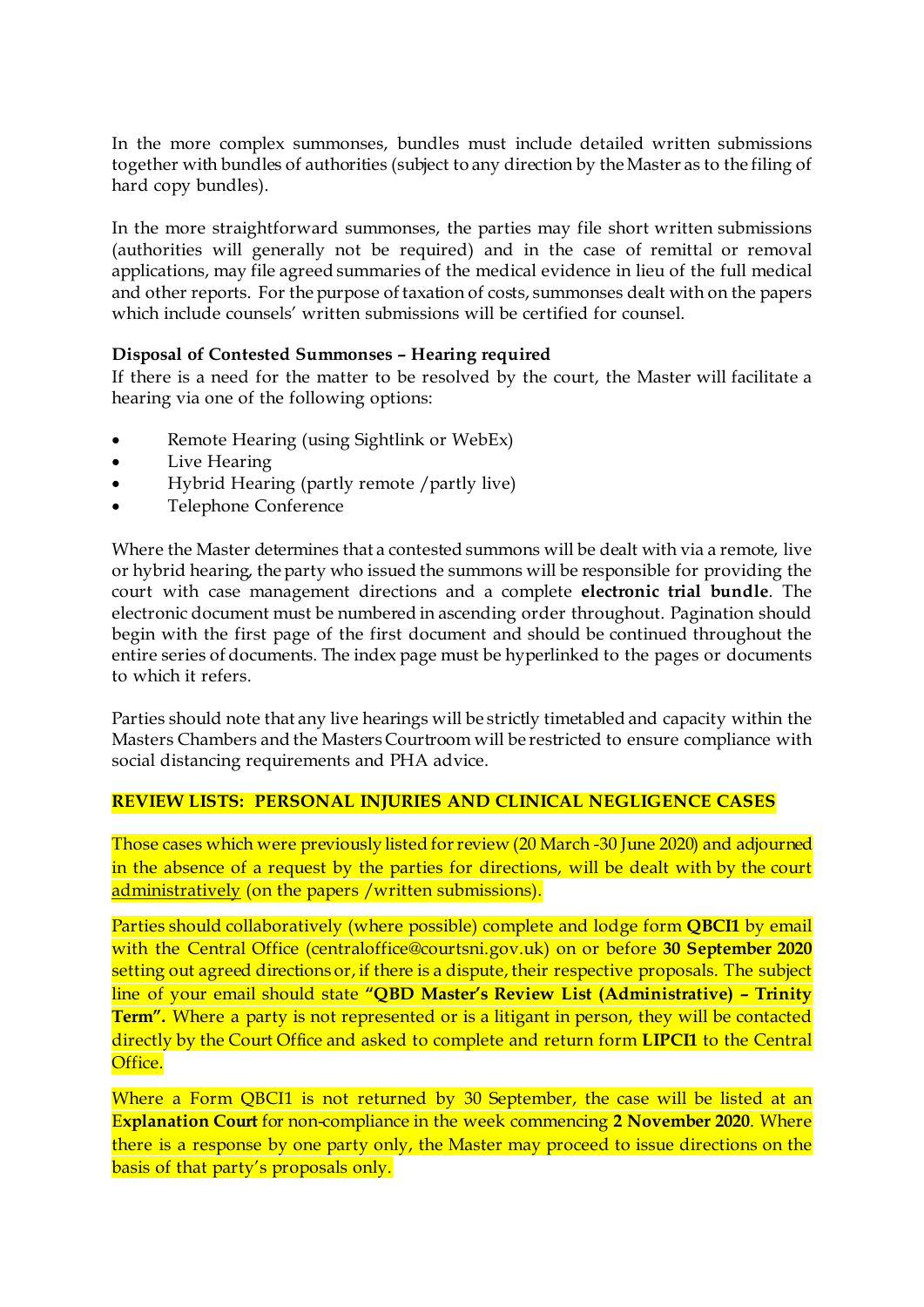#### **Review lists – Michaelmas Term onwards**

Thursday Review Courts will recommence on **10 September 2020**. Cases listed for review will until further notice be dealt with by the court **administratively** (on the papers /written submissions), therefore parties **must not** attend court.

Parties should collaboratively (where possible) complete and lodge form **QBCI1** by email with the Central Office (centraloffice@courtsni.gov.uk) at least **5 days before the court date** setting out agreed directions or, if there is a dispute, their respective proposals. The subject line of your email should state **"QBD Master's Review List (Administrative) – on (insert court date)**". Where a party is not represented or is a litigant in person, they will be contacted directly by the Court Office and asked to complete and return form **LIPCI1** to the Central Office.

Where a Form QBCI1 is not returned within the prescribed timeframe, the case will be listed at an E**xplanation Court** for non-compliance in the week commencing **2 November 2020**. Where there is a response by one party only, the Master may proceed to issue directions on the basis of that party's proposals only.

Where there is a difference of position between the parties as regards what directions should issue, the parties should file brief written submissions indicating their respective positions. A complete electronic file of the submissions should be sent to the Central Office by one of the parties. Those submissions will then be considered and the court will issue a direction. In the event that a party fails to engage in agreeing directions, the Master will consider the directions proposed by the other party/parties.

Telephone conferencing will continue to be used for reviews in cases where there is a dispute about proposed directions which cannot be resolved in the papers.

## **EX –PARTE APPLICATIONS**

Urgent ex parte applications will be given priority. Such applications must be clearly marked urgent and the papers may be filed by email to the RCJ Front of House: [Frontofhousercj@courtsni.gov.uk](mailto:Frontofhousercj@courtsni.gov.uk)

## **AFFIDAVITS**

QBD Masters will accept unsworn affidavits in ex parte and inter partes applications subject to the solicitors' undertaking to provide a sworn affidavit as soon as is possible and in inter partes applications, subject to any objection by another party.

#### **INTERIM PAYMENTS**

Practitioners should provide a digital hearing bundle containing the summons and grounding affidavit, any replying affidavit, the pleadings, short written submissions, and an agreed summary of the medical evidence. The timetable for the sequence of affidavits and submissions should be agreed between the parties. Authorities are not required. If a contested hearing is required the Master may deal with it on the papers.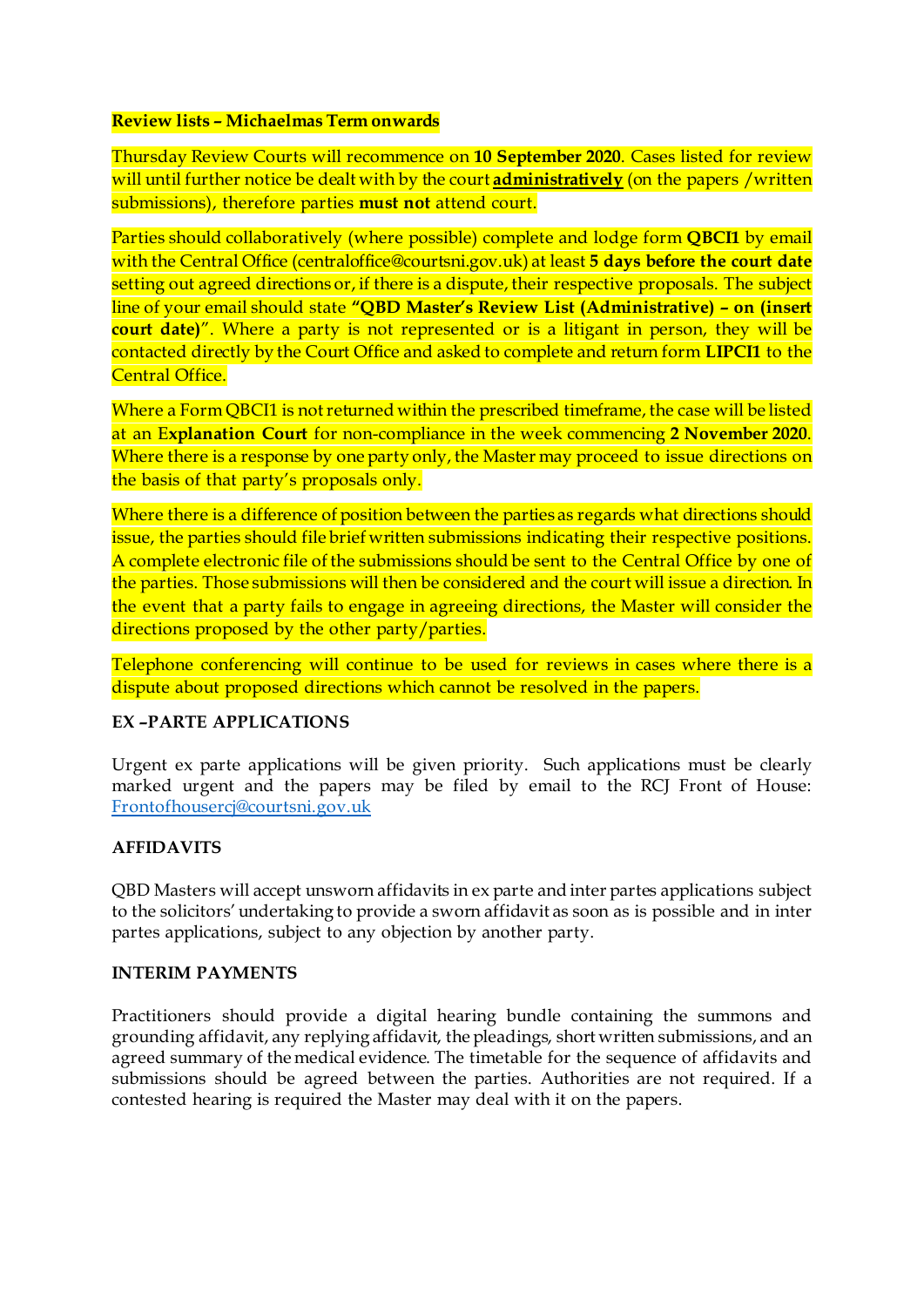If the application is by consent and the terms agreed, the Master will direct that an order be issued in those terms. A formal ex parte application in these circumstances will not be required.

All documents should be in a single digital bundle with an index otherwise the Master will not accept them.

# **CHANCERY AND PROBATE**

#### **KEY CHANGES TO PREVIOUS GUIDANCE**

• **Administrative review of** all Chancery interlocutory summonses which were previously listed for hearing between 20 March and the end of the Trinity Term.

#### **Chancery**

#### **ORDER 88 BUSINESS**

Solicitors acting for banks and building societies may submit a written submission in respect of every case they have in the list each day specifying the relevant points and the relief sought. Any submission must be sent by email to the Chancery Office [\(chanceryoffice@courtsni.gov.uk](mailto:chanceryoffice@courtsni.gov.uk)).

The Master has directed that new **Order 88 originating summonses** will be permitted to issue.

New **Order 88 notices of appointment or interlocutory summonses** should not be issued until further notice unless it is urgent, in which case the reasons must be clearly specified in writing.

The Master when dealing with possession proceedings shall take account into all circumstances, including the guidelines issued by the Department for Communities during this period of public health emergency.

#### **Final Orders**

Final orders will continue to be made if upon consent or if undisputed. The Master will only make final orders in cases where he is satisfied that it is right to do so. If he has any concerns whatsoever about prejudice and the fairness of the process he will simply adjourn the case. Solicitors should check ICOS to confirm adjournment dates or contact the Chancery Office.

#### **INTERLOCUTORY SUMMONSES**

The Master undertook to complete a review of all interlocutory summonses which were previously listed for hearing between 20 March and the end of the Trinity Term and automatically adjourned in the absence of any request for directions.

Legal representatives were required to complete and lodge form **ChanCI1** by email with the Chancery Office (chanceryoffice@courtsni.gov.uk) no later than 4.00pm on 14 August 2020. However, in a significant number of cases, legal representatives have failed to comply with that instruction.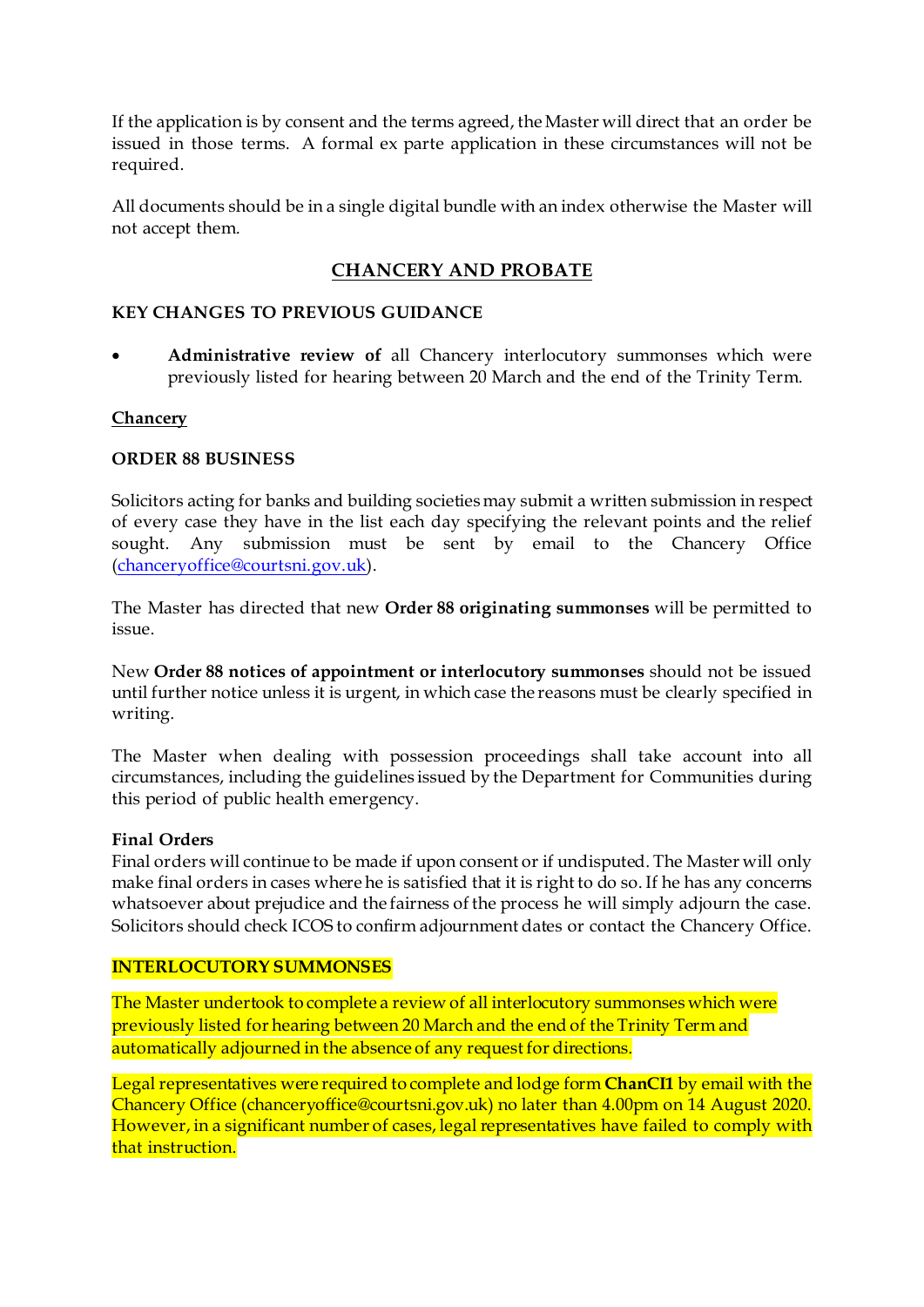Those cases have been adjourned for consideration at an **Explanation Court on 5 November 2020** thereby providing parties with a final opportunity to submit form **ChanCI1** or an explanation in writing setting out the reasons for non-compliance. A list of the cases which fall into that category will be issued through the Law Society and the Bar Council.

**Parties must not attend court on 5 November 2020**; the Master will deal with cases administratively (on the papers /written submissions). Where a form **ChanCI1** or a written explanation is not submitted by email to the Chancery Office by **2 November 2020**, the Master may in the absence of good cause **Strike Out** the summons. Where only one party responds, the Master may proceed on the basis of that party's proposals.

#### **Contested Summonses**

In the event that the parties cannot agree a position and there is a need for the matter to be resolved by the court, the Master will facilitate a hearing via one of the following options:

- Remote Hearing (using Sightlink or WebEx)
- Live Hearing
- Hybrid Hearing (partly remote /partly live)
- Telephone Conference.

Where the Master determines that a contested summons will be dealt with via a remote, live or hybrid hearing or a telephone conference, the party who issued the summons will be responsible for providing the court with case management directions and a complete **electronic trial bundle**. The electronic document must be numbered in ascending order throughout. Pagination should begin with the first page of the first document and should be continued throughout the entire series of documents. The index page must be hyperlinked to the pages or documents to which it refers.

Parties should note that any live hearings will be strictly timetabled and capacity within the Masters Chambers and the Masters Courtroom will be restricted to ensure compliance with social distancing requirements and advice from the Public Health Agency.

#### **Probate**

#### **Grants of Probate or Administration**

The issue of Grants of Probate and Letters of Administration (and the temporary use of statements of truth) will continue in accordance with the guidance issued by the Lord Chief Justice on 24 April 2020 for the duration of for the duration of the Long Vacation and shall be further reviewed by the Master at the start of the New Term.

From 12 May 2020 all applications for a Grant of Probate or Letters of Administration must be accompanied by a completed signed checklist confirming that the application has been checked for compliance with the relevant legislation, Practice Guidance Notes and Practice Directions. Applications will not be processed unles[s a completed checkli](https://judiciaryni.uk/sites/judiciary/files/media-files/Covid-19%20-%20Application%20for%20Grant%20of%20Probate%20or%20Administration%20Checklist%20-%20210520.doc)st is submitted.

Practitioners should note that normal turnaround times for issuing Grants of Probate or Administration will not apply given reduced staffing resources. Applications will take a longer time period to process. Practitioners must alert the Probate Office to reasons for any requirement for priority handling. Those applications which are identified as urgent will continue to be passed to the Master to determine if they should be afforded priority.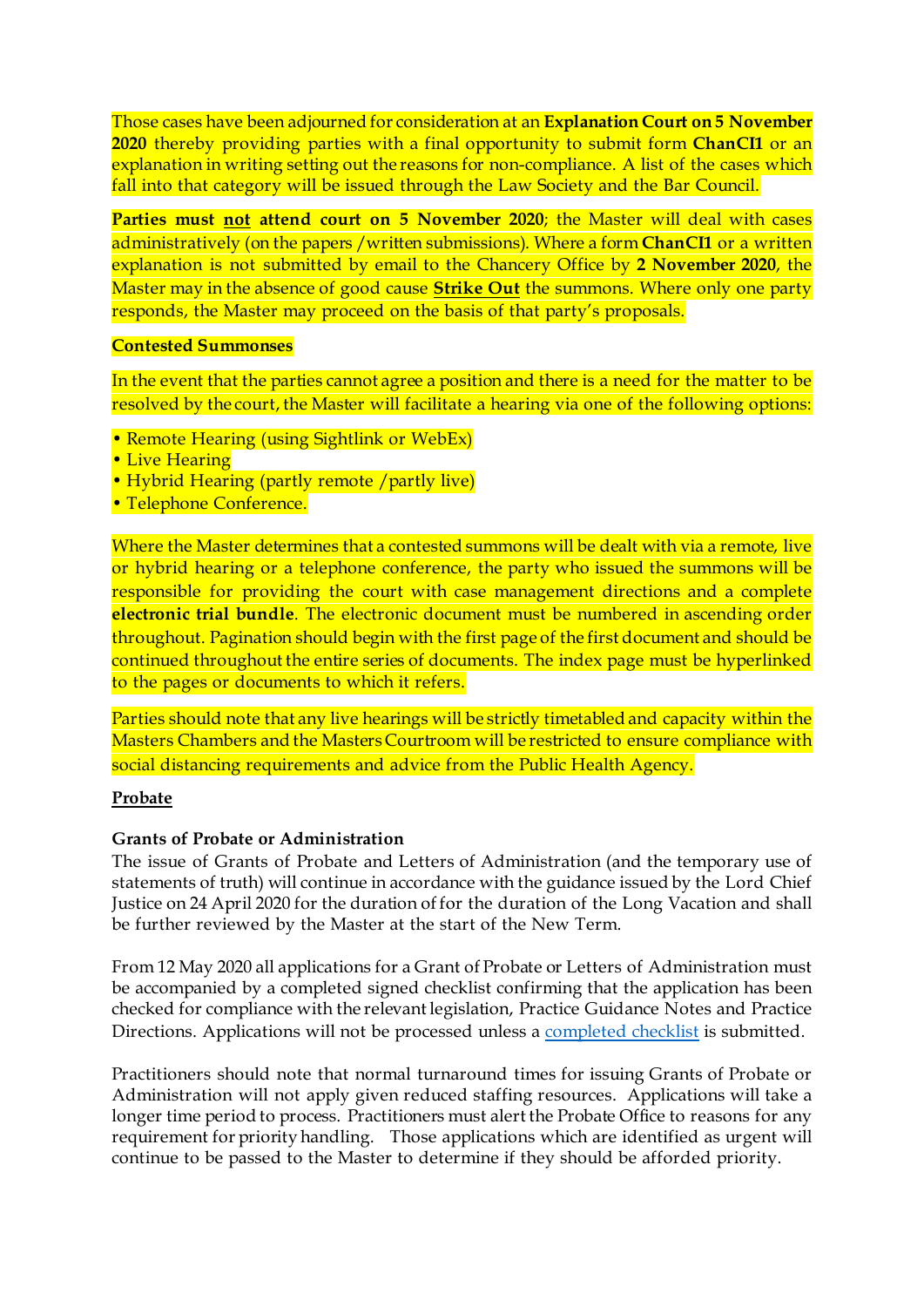#### **Statements of Truth**

During the current Public Health Emergency, and subject to regular review by the Probate Master, the Probate Master and the administrative staff of the Probate Office shall accept applications for Grants of Representation supported by Statements of Truth signed by the applicant rather than affidavits, where it has not been possible to have evidence taken by affidavit.

Affidavits remain the most acceptable way of providing supporting evidence, but the Master recognises that this is not practical in many cases due to the Government's current measures to enforce social distancing. Statements of Truth shall begin simply with the following wording "I/We Name and Address make the following Statement". There will then follow the substance of the Statement which will conclude prior to signature with the following wording "I/We believe that the facts stated in this witness statement are true and understand that criminal proceedings for fraud may be brought against me/us if I/We are found to have been deliberately untruthful or dishonest in the making of this Statement."

Insofar as Grant applications are concerned, the layout of the commonly used oaths of executor/administrator will otherwise be identical save for the opening and concluding wording as above. The Statements will simply be signed. There is no need for the signature to be witnessed.

In respect of any application which proves to be disputed, it shall be for the Master to be satisfied as to the quality of the evidence and such disputed matters may well simply have to be adjourned until affidavit evidence becomes available.

The use of Statements of Truth where affidavit evidence is unavailable shall apply to all noncontentious probate business including ex parte applications and summonses Practitioners should note that the Master will exercise discretion as to whether to accept statements of truth. He is unlikely to do so in matters where there is significant evidential dispute or where he feels affidavit evidence is essential.

## **Wills**

Where a statement of truth is filed rather than an affidavit, a copy of the will bearing the applicants initials will be accepted. Practitioners should note that when lodging applications for a grant of probate, they should lodge a certificate certifying that the initialled copy of the will is a true copy of the original will.

## **MATRIMONIAL**

## **Ancillary relief and Matrimonial Summonses**

Upon application, those cases which were adjourned until a date to be fixed, may be relisted where;

- the directions or proposed Court order is agreed;
- if contentious, the legal representatives for the parties agree to email submissions for consideration/adjudication by the Master;

Any urgent applications (including maintenance pending suit applications) should be identified as such and will be listed for directions in relation to the e-mail submission of necessary documents to enable adjudication.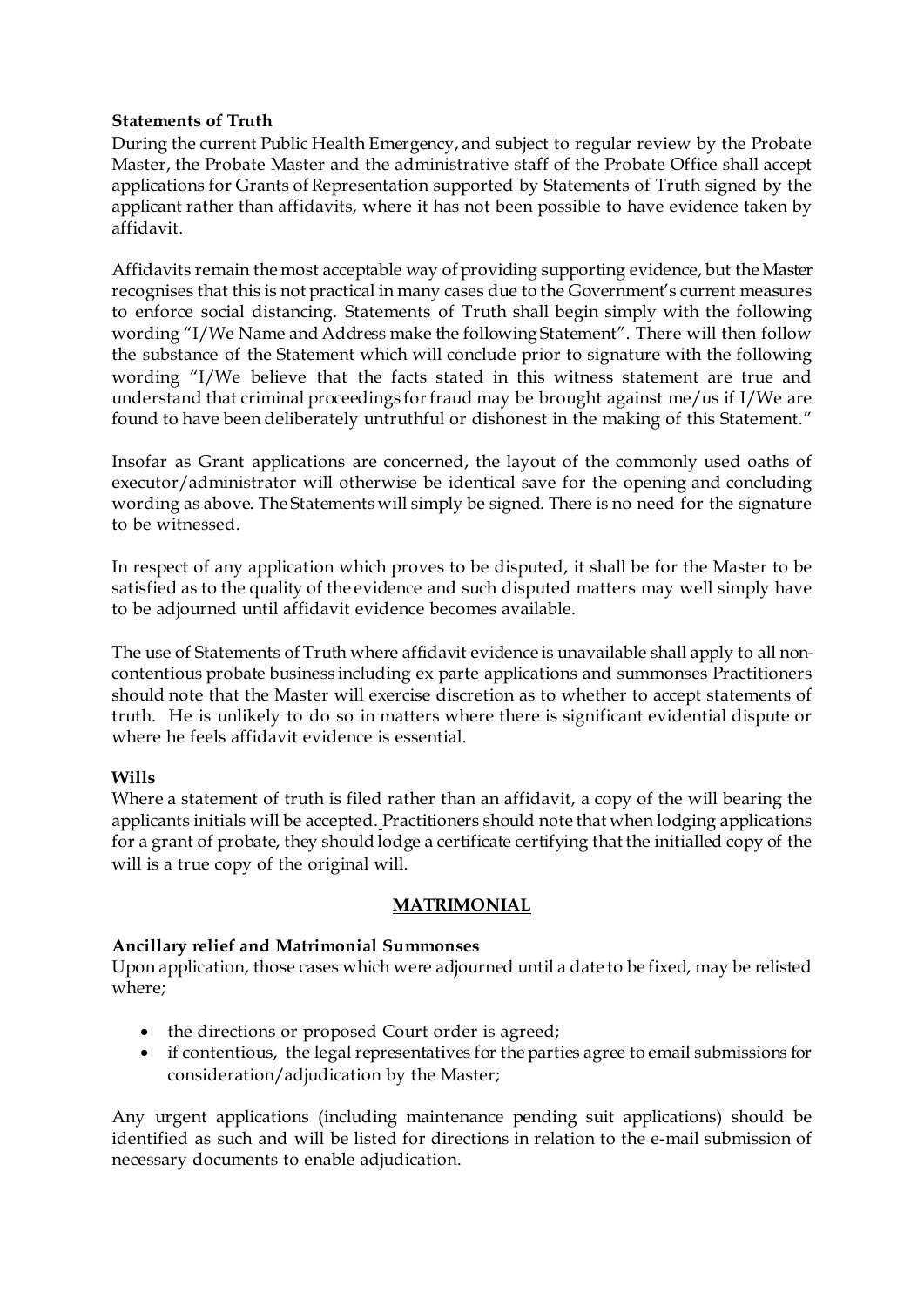#### **Maintenance Pending Suit**

Maintenance pending suit applications should be supported by an affidavit served on the Respondent to the application who should within 14 days of service, file by email and serve by email an affidavit in reply. The application will be dealt with on foot of written submissions emailed to the court. The written submissions should provide detail of the parties' income, outgoings and other resources. Once the court has a complete electronic trial bundle including submissions, discovery (to include proof of income) and any authorities relied upon, a decision shall issue to the parties.

#### **Financial Dispute Resolution**

Where solicitors acting for each party agree that the case is ready for FDR hearing they should both notify the matrimonial office by email using the [FCI1](https://judiciaryni.uk/sites/judiciary/files/media-files/FORM%20FCI1%20-%20Family%20Business%20Continuity%20Covid-19%20V5.0%20Issued%205.6.20.DOC) form. The form must include confirmation there are no outstanding issues.

In relation to those FDR cases already listed before Master Sweeney in September 2020, the FCI1 form must be email to the office no later than 30 July 2020. In relation to those cases listed in October, this form must be emailed to the office no later than 30 August 2020.

If the FCI1 form confirming readiness for hearing is not received in relation to any case already listed, that case will be removed from the list and the time slot allocated to a case where the aforementioned form confirming readiness for FDR hearing has been filed.

Public health guidance has limited the number of people in Master Sweeney's Court to a maximum of five people. This will include the Master and the parties. These will be hybrid hearings. Time allocations must be strictly adhered to. Following the FDR hearing the court participants will leave the building to complete consultations/negotiations. It is unlikely that consultation space will be available within the Royal Courts of Justice and this must be borne in mind and alternative consultation venues considered.

Public health guidance has limited the number of people in Master Bell's chambers to three, which prevents Master Bell from facilitating in person FDR hearings. However, FDR hearings may be listed for consideration following email submission of core issues, affidavits and discovery, and where legal representatives of both parties are of the view that a preliminary indication by the Master would assist with negotiations. Should the case not resolve, this indication would not be considered to amount to a formal FDR indication and would be binding. Instead, a formal FDR hearing will be held in person or by video link when circumstances and/or IT arrangements permit.

#### **New Business**

New summonses should be primarily issued for urgent business. Emergency applications shall be certified as urgent and supported by written reasons. Adjudication will be made after both parties have been afforded the opportunity to email written submissions for the consideration of the court.

New ancillary relief applications will be allocated a date for First Directions by the Master and, in advance of that date, an FCI1 form must be emailed to the Matrimonial Masters' team to reflect any agreed directions, or submissions in relation to directions not agreed and, if relevant, confirming how service has been effected. The FCI1 form shall have attached a paginated electronic bundle containing the summons, affidavits and any discovery or correspondence relied on.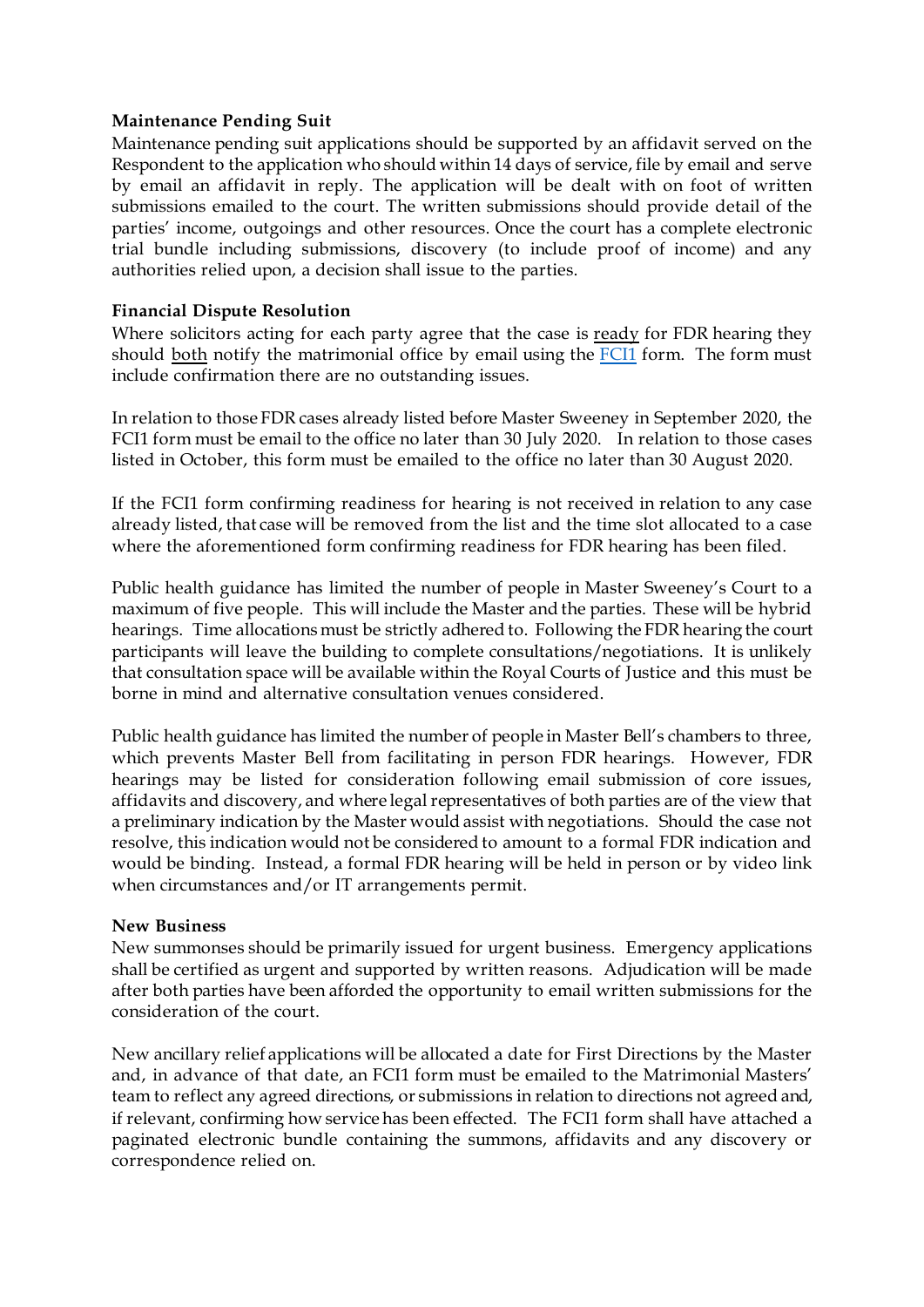All communications to the Matrimonial Office should be copied to the other side, even where the person emailing says there is agreement.

#### **Orders**

The Master will only make orders in cases where the Master is satisfied that it is right to do so. If the Master has any concerns whatsoever about prejudice and the fairness of the process the Master will simply adjourn the case. Solicitors should check ICOS to confirm adjournment dates or contact the Matrimonial Office.

#### **Hearings**

All hearings (save for maintenance pending suit hearings) and Financial Dispute Resolution hearings, other than those referred to above, will be adjourned and rescheduled as soon as it becomes possible to facilitate the attendance of parties and practitioners in court or by video link.

#### **Decree Absolutes**

Applications for decree absolutes will be processed. However, as with all court business, practitioners should note that the normal turnaround times will not apply given reduced staffing resources.

Those applications which are considered urgent should be marked as such for the attention of the Master, together with supporting reasons.

#### **Forms**

Form [FCI1](https://judiciaryni.uk/sites/judiciary/files/media-files/FORM%20FCI1%20-%20Family%20Business%20Continuity%20Covid-19%20V5.0%20Issued%205.6.20.DOC) should be used to email issues and submissions.

# **CARE AND PROTECTION**

#### **Children's cases and Non Molestation Order cases**

The Master conducted an extensive Administrative Review of all Children and Non Molestation Order cases that were listed for Hearing or Review between 23 March and 1 June 2020. Directions Orders have issued. These cases will be further reviewed in accordance with the Directions Order. All other cases, including new cases, are now being processed by the Children and Patients Offices [at a speed commensurate with the skeleton staff available].

Applications for further Directions or a Remote Review Hearing should be presented by way of Form FCI1 or Form LIPCI1. Forms should be completed collaboratively, served on all parties and filed by email with the relevant court office (Children: [RCJChildrenoffice@courtsni.gov.uk](mailto:RCJChildrenoffice@courtsni.gov.uk) or Patien[ts: OCP@courtsni.gov.u](mailto:OCP@courtsni.gov.uk)k).

If an application is urgent it must be accompanied by a Certificate of Urgency clearly stating the reasons why it is urgent.

For further information see the Guidance for Family Proceedings (All Court Tiers). Legal representatives should also refer to the "Practice and Procedure Update" published by the Law Society on 17 June 2020 following a webinar hosted by the Family Law Committee of the LSNI and the Family Bar Association.

Urgent ex-parte applications and single party applications requiring a hearing shall continue to be carried out remotely in accordance with case specific directions of the Master.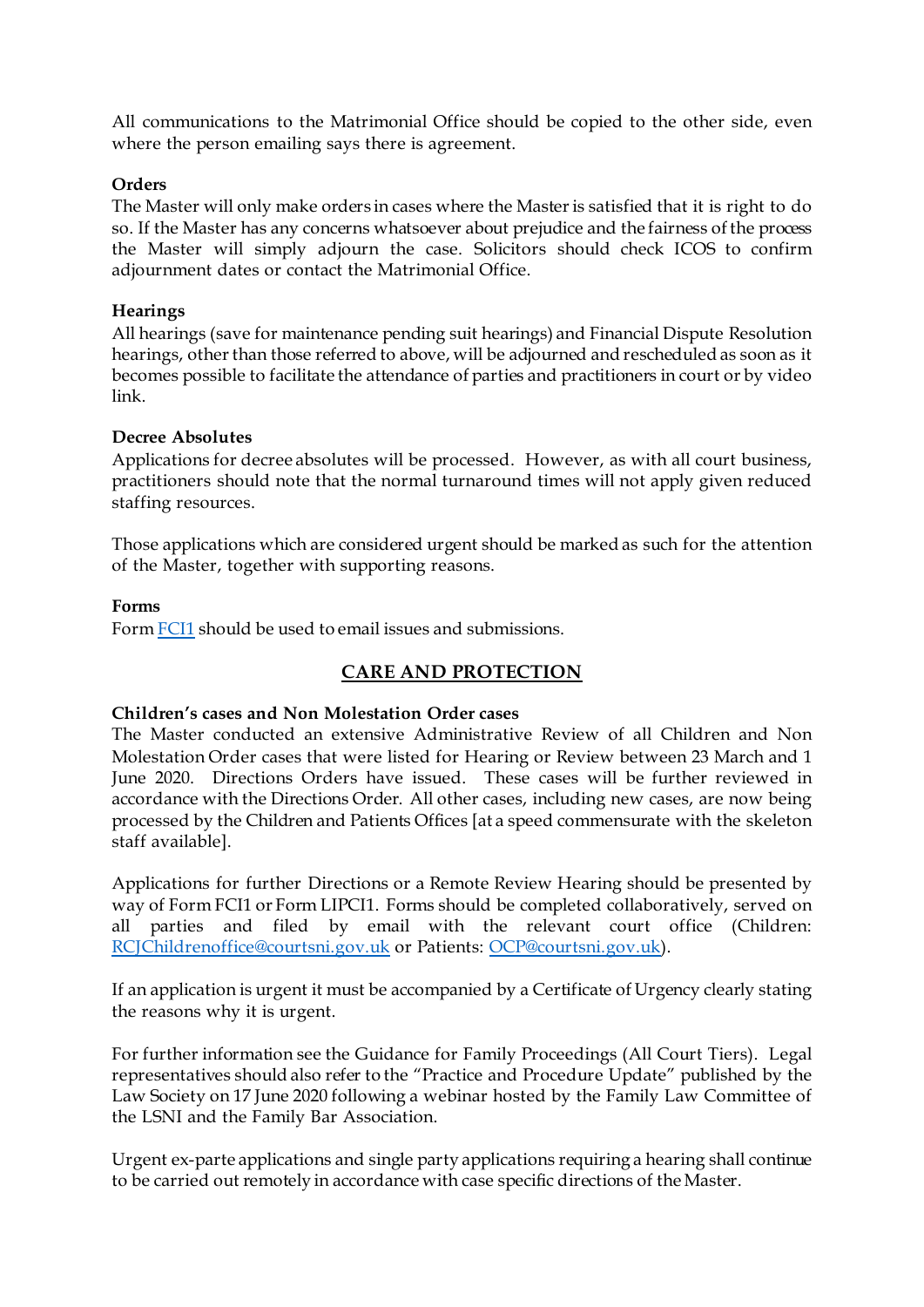### **Patients' cases (to include Enduring Power of Attorney)**

The Master conducted an Administrative Review of all Patients' cases. Directions Orders have issued. These cases will be further reviewed in accordance with the Directions Order. All other cases, including new cases, are now being processed by the Patients Offices at a speed commensurate with the skeleton staff available.

Urgent ex-parte applications and single party applications requiring a hearing shall continue to be carried out remotely in accordance with case specific directions of the Master.

#### **Statutory Will**

If a Summons for a Statutory Will is deemed to be critically urgent the applicant must file medical or other evidence to explain why the application is deemed to be so urgent.

#### **Affidavits / Statement of Truth**

Subject to express directions in any particular case, parties may submit evidence supported by **Statements of Truth** rather than affidavits, where it has not been possible to have evidence taken by affidavit. Affidavits remain the most acceptable way of providing supporting evidence but the Master recognises that this is not practical in many cases due to the Government's current measures to enforce social distancing.

Statements of Truth shall begin simply with the following wording "I/We Name and Address make the following Statement". There will then follow the substance of the Statement which will conclude prior to signature with the following wording "I/We believe that the facts stated in this witness statement are true and understand that criminal proceedings for fraud may be brought against me/us if I/We are found to have been deliberately untruthful or dishonest in the making of this Statement."

#### **Orders**

The Master will only grant Orders in circumstances where the Master is satisfied that it is the right thing to do and is in the best interests of the Child or Patient. If the Master has any concerns whatsoever about prejudice and the fairness of the process the Master will adjourn the case.

#### **Hearings**

Court Orders in Children and Patient cases shall be made on an administrative basis by the Master upon consideration of the papers filed to include Form [FCI1.](https://judiciaryni.uk/sites/judiciary/files/media-files/FORM%20FCI1%20-%20Family%20Business%20Continuity%20Covid-19%20V5.0%20Issued%205.6.20.DOC) If a Hearing is deemed by the Master to be necessary it will conducted remotely in accordance with case specific directions of the Master.

Parties are at liberty to submit an application by email to the Children's Office [\(RCJCHILDRENOFFICE@courtsni.gov.uk](mailto:RCJCHILDRENOFFICE@courtsni.gov.uk)) or Patient's Office [\(OCP@courtsni.gov.uk](mailto:OCP@courtsni.gov.uk)) by way of a Form [FCI1](https://judiciaryni.uk/sites/judiciary/files/media-files/FORM%20FCI1%20-%20Family%20Business%20Continuity%20Covid-19%20V5.0%20Issued%205.6.20.DOC) or in exceptional circumstances by E-Letter or email to request a Directions Order or other Order. If other parties are involved the person making the application must at the same time place the other parties on notice of their application.

#### **Medical Report for a Controller Application**

The Master (Care and Protection) appreciates that during the pandemic practitioners may experience difficulties obtaining a Medical Report or Form F5 Medical Certificate as required by Article 97(1) of the Mental Health (NI) Order 1986 for a Controller Application.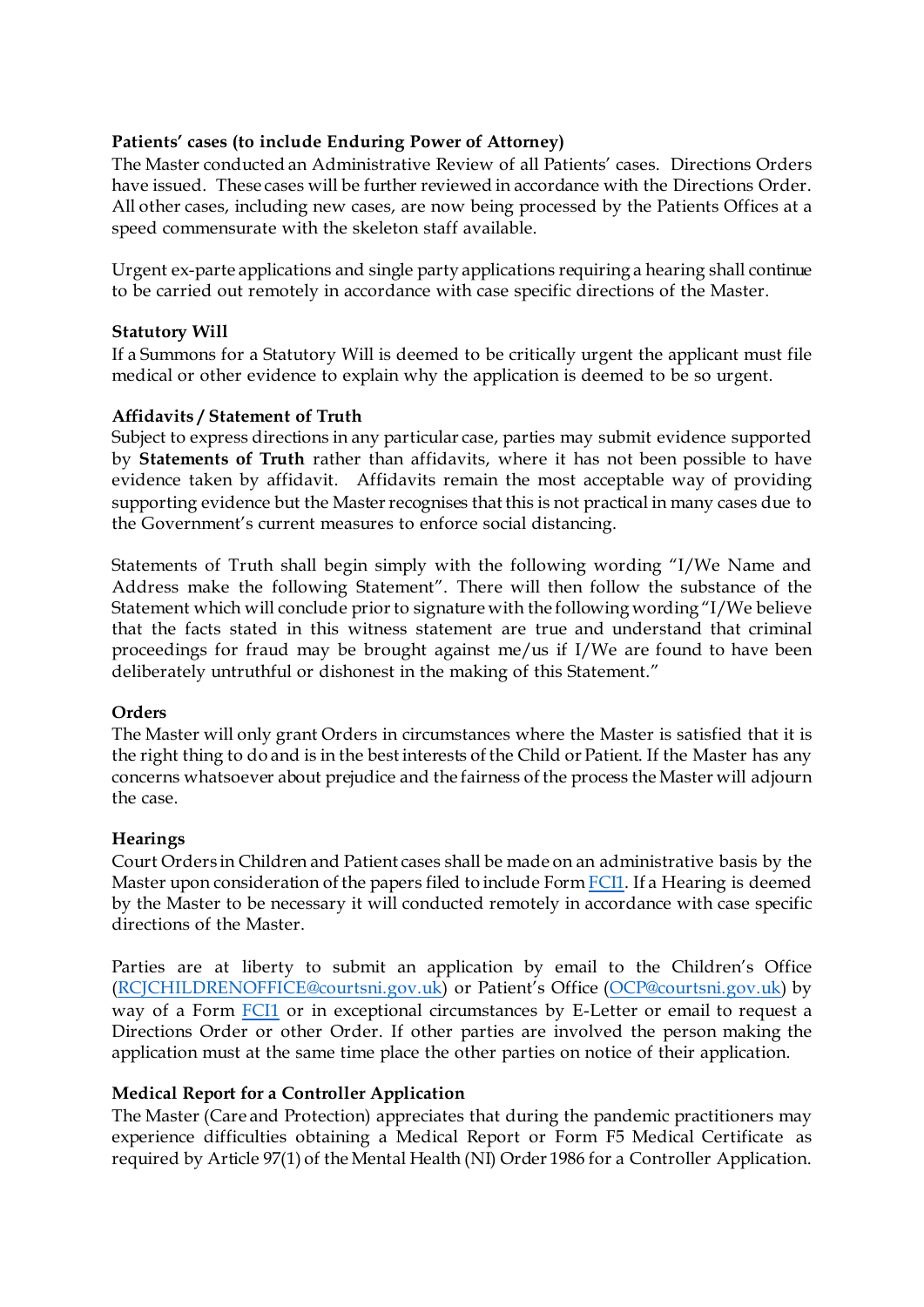During the pandemic, in non-contentious cases, the Master will accept a Medical Report or Medical Certificate based upon the Patient's GP and/or HSCT medical/social work/nursing home records rather than the doctor carrying out a face-to-face assessment. The doctor should consider, as part of the assessment, if it is possible or useful to speak to the Patient by phone or by video link using WhatsApp, Zoom or other remote link. Further, the doctor should consider, as part of the assessment, if it is possible to speak to the Patient's own GP or key carer or family member.

The doctor may be able to access sufficient information from NI electronic care records for purposes of Article 97(1) requirements. If practitioners require a Court Order for disclosure of relevant GP or HSCT Medical or Social Work Records or Nursing Home Records they should file a written application to the Office of Care and Protection providing as much information as possible, setting out the doctor's proposals for carrying out the assessment and full details of the disclosure requirements. The Court Fee for a Disclosure Order of this nature is £98.

Safeguards

- 1. The Controller application requires service of the application upon the Patient and their close family; should issues arise as a result of the service process as to whether Article 97(1) criteria are met, case specific directions from the Master regarding the assessment and the case generally will be required.
- 2. The Patient, the Controller, close family and relevant HSCT are at liberty to make an application for Restoral (ie to seek to have the Controller Order discharged because the Patient has recovered and is able to manage their property and affairs) at any time.
- 3. As part of the Office of Care and Protection annual review process in any case where the Article 97(1) Medical Report or Medical Certificate has been carried out without a face to face assessment the Review Team will invite the Controller (subject to the Patient's health and Covid-19) to file an up-to-date medical report based upon the doctor meeting the Patient.

# **BANKRUPTCY AND COMPANIES**

# **KEY CHANGES TO PREVIOUS GUIDANCE**

- **Review of Ordinary/Original applications and Set Aside applications**
- **Important Legal Update**

# **REVIEW**

The Master will undertake a review of all Ordinary Applications, Applications to set Aside Statutory Demands and Originating Applications previously listed for hearing or review between 20 March and the end of the Trinity Term, and which were automatically adjourned in the absence of any request for directions. This exercise will be completed before the end of next month and a list of the cases to be considered will be issued through the Law Society and the Bar Council.

Legal representatives should, as far as possible, **collaboratively** complete and lodge form **[BANKCI1](https://judiciaryni.uk/sites/judiciary/files/media-files/FORM%20BankCI1%20Bankruptcy%20and%20Companies%20Court%20Business%20Continuity%20-%20280720....doc)** by email with the Bankruptcy Office [\(Bankruptcyoffice@courtsni.gov.uk\)](mailto:(Bankruptcyoffice@courtsni.gov.uk) no later than 4.00pm on 20th August 2020. The subject line of your email should state **"Bankruptcy**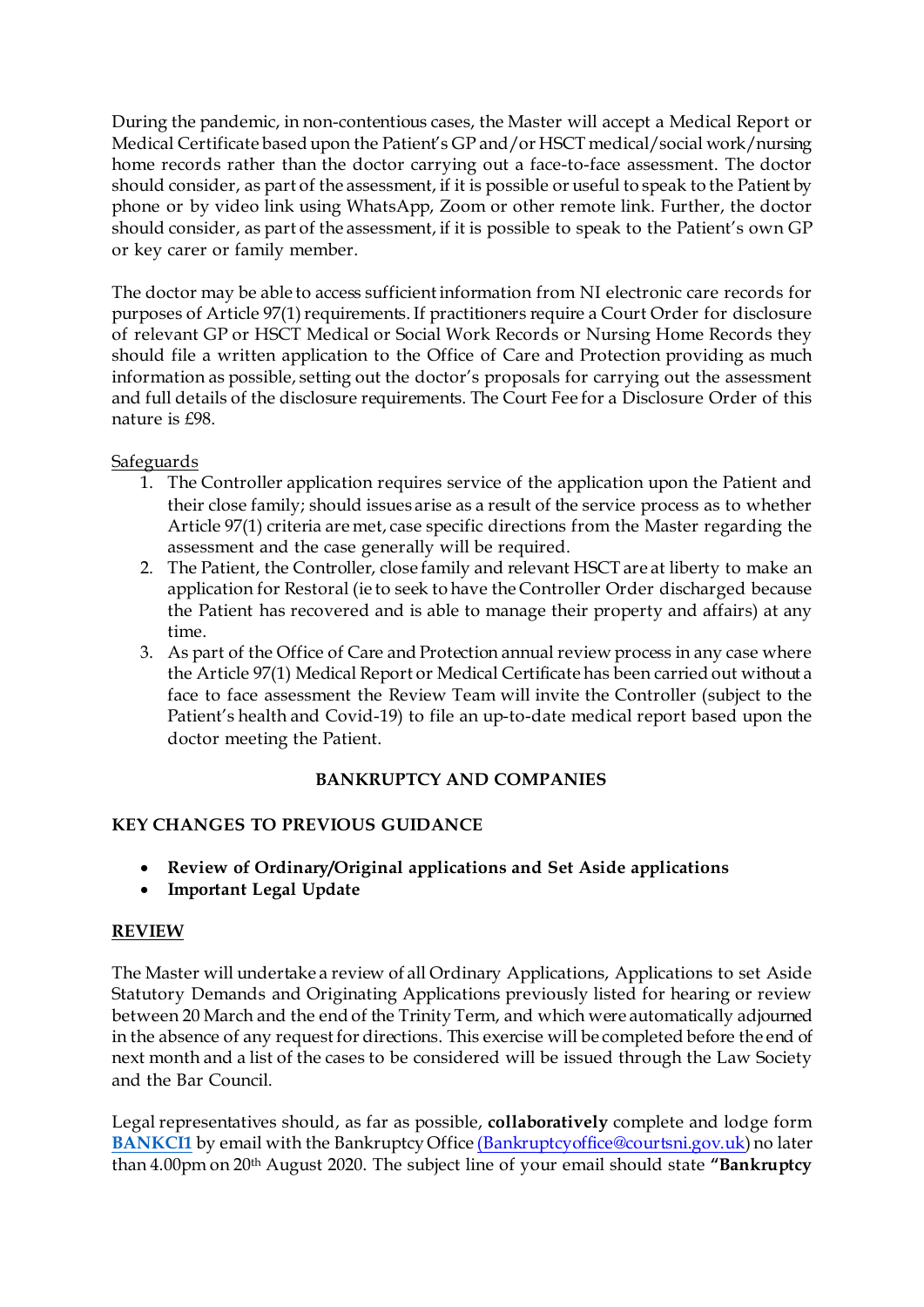**and Companies Master's Review"**. Where a party is not represented or is a litigant in person, they will be contacted directly by the Court Office and asked to complete and return form **[LIPCI1](https://judiciaryni.uk/sites/judiciary/files/media-files/FORM%20LIPCI1%20LIP%20%20Unrepresented%20Parties%20Business%20Continuity%20Covid%2019%20V3.0%20Issued%2011.5.20.DOC)** to the Bankruptcy Office.

## **Completion and return of forms**

For the purpose of this exercise a form must be completed in all cases which appear on the list provided, and returned within the prescribed timeline. The Master may require legal representatives to attend a remote hearing to provide an explanation for non-compliance with this instruction. Where only one party responds, the Master may proceed on the basis of that party's proposals.

## **Contested matters**

In the event that the parties cannot agree a position and there is a need for the matter to be resolved by the court, the Master will facilitate a hearing via one of the following options:

- Remote Hearing (using Sightlink or WebEx)
- Live Hearing
- Hybrid Hearing (partly remote /partly live)
- Telephone Conference.

Where the Master determines that a contested application will be dealt with via a remote, live or hybrid hearing or a telephone conference, the party who issued the application will be responsible for providing the court with case management directions and a complete **electronic trial bundle**. The electronic document must be numbered in ascending order throughout. Pagination should begin with the first page of the first document and should be continued throughout the entire series of documents. The index page must be hyperlinked to the pages or documents to which it refers.

Parties should note that any live hearings will be strictly timetabled and capacity within the Masters Chambers and the Masters Courtroom will be restricted to ensure compliance with social distancing requirements and PHA advice.

# **LEGAL UPDATE**

Practitioners are advised to familiarise themselves with the **Corporate Insolvency and Governance Act 2020** which came into effect on 25 June 2020 and which makes significant amendments to company and corporate insolvency legislation. The Act can be accessed at the following lin[k: https://www.legislation.gov.uk/ukpga/2020/12/contents/enacte](https://www.legislation.gov.uk/ukpga/2020/12/contents/enacted)d

# **GENERAL**

# **1. Creditors' petitions**

Practitioners are advised that there is no change to the position regarding Creditors' petitions. This is due to the ongoing public health emergency and its attendant restrictions. In addition, the offices of the Official Receiver remain closed. That closure prevents the Official Receiver (and his staff and agents) from discharging his statutory duties on foot of any order made by the Court. This means that no bankruptcy or winding up orders may be made on foot of creditors' petitions even where the order is by consent. It also means that existing petitions cannot be heard and determined, and no new creditors' petitions may be presented unless the Master considers the circumstances to be exceptional, and has approved the presentation of the petition. Any change to that position will be reflected in